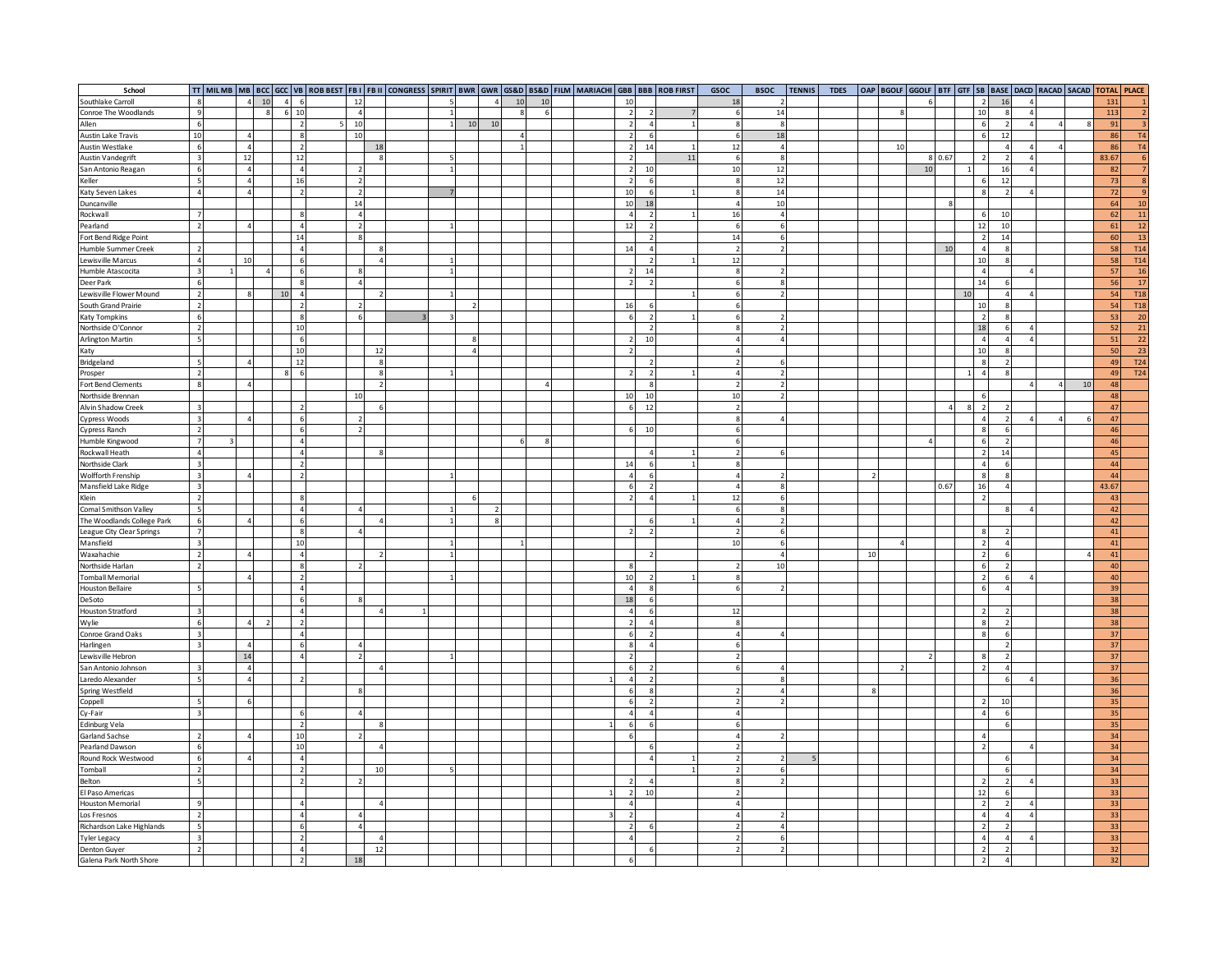| School                               |                          |           |   |                          |                |                |                |                |  |  |                         |                                            | TT   MILMB   MB   BCC   GCC   VB   ROB BEST   FB I   FB II   CONGRESS   SPIRIT   BWR   GVR   GS&D   BS&D   FILM   MARIACHI   GBB   BBB   ROB FIRST | GSOC                     | <b>BSOC</b>              | <b>TENNIS</b> | <b>TDES</b> |    |  |  |                          |           |                |  |          | OAP   BGOLF   GGOLF   BTF   GTF   SB   BASE   DACD   RACAD   SACAD   TOTAL   PLACE |
|--------------------------------------|--------------------------|-----------|---|--------------------------|----------------|----------------|----------------|----------------|--|--|-------------------------|--------------------------------------------|----------------------------------------------------------------------------------------------------------------------------------------------------|--------------------------|--------------------------|---------------|-------------|----|--|--|--------------------------|-----------|----------------|--|----------|------------------------------------------------------------------------------------|
| <b>Houston MacArthur</b>             | $\overline{a}$           |           |   |                          |                |                |                |                |  |  |                         |                                            |                                                                                                                                                    |                          | 10                       |               |             |    |  |  | $\overline{2}$           |           |                |  | 32       |                                                                                    |
| Katy Cinco Ranch                     | $\overline{\phantom{a}}$ |           |   |                          |                |                | -6             |                |  |  |                         | $\overline{2}$<br>$\overline{\phantom{a}}$ |                                                                                                                                                    |                          | $\overline{4}$           |               |             |    |  |  | 6                        |           |                |  | 32       |                                                                                    |
| Pasadena Dobie                       | $\overline{2}$           |           |   | $\overline{\phantom{a}}$ |                | $\overline{2}$ |                |                |  |  |                         | 6<br>$\overline{4}$                        |                                                                                                                                                    | $\overline{2}$           | 6                        |               |             |    |  |  | $\overline{2}$           |           | $\sqrt{4}$     |  | 32       |                                                                                    |
| Waco Midway                          | $\overline{7}$           |           |   |                          | $\overline{4}$ |                |                |                |  |  |                         |                                            |                                                                                                                                                    | 2 <sub>1</sub>           |                          |               |             |    |  |  | 8                        |           | $\overline{4}$ |  | 32       |                                                                                    |
| League City Clear Creek              | $\overline{2}$           |           |   | 8                        |                |                | $\overline{2}$ |                |  |  |                         | $\overline{\phantom{a}}$                   |                                                                                                                                                    | $\overline{4}$           | $\overline{2}$           |               |             |    |  |  | $\overline{2}$           | -8        |                |  | 31       |                                                                                    |
| Conroe Oak Ridge                     | $\overline{\mathbf{3}}$  |           |   |                          |                |                |                | $\mathbf{1}$   |  |  |                         | $\overline{4}$                             |                                                                                                                                                    |                          |                          |               |             |    |  |  | $\overline{4}$           | 10        |                |  | 30       |                                                                                    |
| Cypress Creek                        |                          |           |   |                          |                |                |                |                |  |  |                         | 6                                          |                                                                                                                                                    |                          | 12                       |               |             |    |  |  |                          |           |                |  | 30       |                                                                                    |
| <b>Euless Trinity</b>                |                          |           |   |                          |                |                |                |                |  |  |                         | $\overline{ }$                             |                                                                                                                                                    |                          | 6 <sup>1</sup>           |               |             |    |  |  |                          |           |                |  | 30       |                                                                                    |
| Fort Worth Boswell                   | $\Delta$                 |           |   |                          |                |                | $\overline{a}$ |                |  |  |                         |                                            |                                                                                                                                                    |                          |                          |               |             |    |  |  | 6                        |           |                |  | 30       |                                                                                    |
| Keller Timber Creek                  | $\overline{\mathbf{3}}$  |           |   |                          |                |                |                |                |  |  |                         | $\overline{\phantom{a}}$                   |                                                                                                                                                    | 4                        | Δ                        |               |             |    |  |  | $\overline{8}$           |           |                |  | 30       |                                                                                    |
| Laredo United                        | $\overline{7}$           |           |   |                          |                |                |                |                |  |  |                         | $\overline{\phantom{a}}$                   |                                                                                                                                                    | $\mathcal{P}$            |                          |               |             |    |  |  |                          |           |                |  | 30       |                                                                                    |
| Round Rock                           | $\overline{2}$           |           |   |                          |                |                |                |                |  |  |                         | $\overline{2}$                             |                                                                                                                                                    | 2                        |                          |               |             |    |  |  | 10                       |           |                |  | 30       |                                                                                    |
| League City Clear Falls              | $\overline{2}$           |           |   | $\overline{2}$           |                |                | $\mathcal{P}$  |                |  |  |                         | $\overline{a}$                             |                                                                                                                                                    | $\mathsf{G}$             |                          |               |             |    |  |  |                          |           |                |  | 29       |                                                                                    |
| Midland Legacy                       |                          |           |   | -6                       |                | 6              |                |                |  |  |                         | -6                                         |                                                                                                                                                    |                          | $\Delta$                 |               |             |    |  |  |                          |           |                |  | 29       |                                                                                    |
| Northside Brandeis                   | $\overline{2}$           |           |   | 18                       |                |                | $\overline{2}$ |                |  |  |                         | $\overline{4}$                             |                                                                                                                                                    |                          | $\overline{2}$           |               |             |    |  |  |                          |           |                |  | 29       |                                                                                    |
| Richardson Pearce                    | $\overline{3}$           |           |   |                          | $\overline{4}$ |                |                |                |  |  |                         | $\overline{\phantom{a}}$                   |                                                                                                                                                    | 6                        | $\overline{4}$           |               |             |    |  |  |                          |           |                |  | 29       |                                                                                    |
| El Paso Franklin                     | $\overline{2}$           |           |   | $\epsilon$               |                |                |                |                |  |  |                         | -6<br>$\mathcal{P}$                        |                                                                                                                                                    | $\mathsf{G}$             | $\mathcal{L}$            |               |             |    |  |  |                          |           |                |  | 28       |                                                                                    |
| Houston Lamar                        | $\overline{2}$           |           |   |                          |                |                |                |                |  |  |                         | $\overline{4}$                             |                                                                                                                                                    | $\overline{2}$           | 6                        |               |             |    |  |  |                          |           |                |  | 28       |                                                                                    |
| Weslaco                              | $\overline{2}$           |           |   |                          |                |                |                |                |  |  |                         | 6                                          |                                                                                                                                                    |                          |                          |               |             |    |  |  | 12                       |           |                |  | 28       |                                                                                    |
| Cibolo Steele                        | $\overline{\phantom{a}}$ |           |   |                          |                |                |                |                |  |  |                         | 10                                         |                                                                                                                                                    |                          |                          |               |             |    |  |  |                          |           |                |  | 27       |                                                                                    |
| Harlingen South                      | - 5                      |           |   |                          |                |                | $\overline{a}$ |                |  |  |                         | $\overline{2}$<br>$\Delta$                 |                                                                                                                                                    |                          |                          |               |             |    |  |  | $\overline{4}$           |           |                |  | 27       |                                                                                    |
|                                      | $\overline{2}$           |           |   |                          |                | 6              |                |                |  |  |                         |                                            |                                                                                                                                                    |                          | 4                        |               |             |    |  |  | 6                        |           |                |  | 27       |                                                                                    |
| Jersey Village                       | 11                       |           |   |                          |                |                |                |                |  |  |                         |                                            |                                                                                                                                                    |                          |                          |               |             |    |  |  |                          |           |                |  | 27       |                                                                                    |
| El Paso Eastwood                     | $\overline{2}$           |           | 6 |                          |                |                | 6              |                |  |  |                         |                                            |                                                                                                                                                    |                          |                          |               |             |    |  |  | 6                        |           |                |  | 26       |                                                                                    |
| Garland                              | $\overline{2}$           |           |   |                          |                |                | $\overline{4}$ |                |  |  |                         | 12                                         |                                                                                                                                                    |                          |                          |               |             |    |  |  | $\overline{z}$           |           |                |  | 26       |                                                                                    |
| Hurst Bell                           | $\overline{2}$           |           |   |                          |                |                |                |                |  |  |                         |                                            |                                                                                                                                                    |                          | 8                        |               |             |    |  |  | $\overline{2}$           |           |                |  | 26       |                                                                                    |
| Northwest Nelson                     | $\mathbf{R}$             |           |   |                          |                |                | 6              |                |  |  |                         | $\overline{a}$                             |                                                                                                                                                    |                          | $\overline{2}$           |               |             |    |  |  | $\overline{2}$           |           |                |  | 26       |                                                                                    |
| Odessa Permian                       |                          |           |   |                          |                |                |                |                |  |  |                         | F                                          |                                                                                                                                                    |                          | $\overline{2}$           |               |             |    |  |  |                          |           |                |  | 26       |                                                                                    |
| Plano                                |                          |           |   |                          |                |                |                |                |  |  |                         | 6                                          |                                                                                                                                                    |                          | 16                       |               |             |    |  |  |                          |           |                |  |          |                                                                                    |
|                                      |                          |           |   |                          |                |                |                |                |  |  |                         | $\overline{a}$<br>$\lambda$                |                                                                                                                                                    |                          |                          |               |             |    |  |  |                          |           |                |  | 26       |                                                                                    |
| <b>Beaumont West Brook</b>           |                          |           |   |                          |                |                |                |                |  |  |                         |                                            |                                                                                                                                                    | 10<br>$\overline{2}$     |                          |               |             |    |  |  |                          |           |                |  | 25<br>25 |                                                                                    |
| Laredo United South                  |                          |           |   |                          |                |                |                |                |  |  |                         |                                            |                                                                                                                                                    | 6                        |                          |               |             |    |  |  |                          |           |                |  |          |                                                                                    |
| Northwest Eaton                      | -6                       |           |   | 10                       |                |                |                |                |  |  |                         |                                            |                                                                                                                                                    |                          |                          |               |             |    |  |  |                          |           |                |  | 25       |                                                                                    |
| San Angelo Central                   |                          |           |   |                          |                |                | $\overline{2}$ |                |  |  |                         |                                            |                                                                                                                                                    | 6                        |                          |               |             |    |  |  |                          |           |                |  | 25       |                                                                                    |
| Del Rio<br>Klein Cain                | $\overline{4}$           |           |   |                          |                |                | $\mathcal{P}$  |                |  |  |                         |                                            |                                                                                                                                                    | -6                       |                          |               |             |    |  |  | $\overline{\phantom{a}}$ |           |                |  | 24       |                                                                                    |
|                                      | 6                        | $\Delta$  |   |                          |                |                |                |                |  |  |                         |                                            |                                                                                                                                                    |                          | $\overline{2}$           |               |             |    |  |  | $\overline{2}$           |           |                |  | 24       |                                                                                    |
| Mesquite Horn                        | $\overline{2}$           |           |   |                          |                |                |                |                |  |  |                         | 6                                          |                                                                                                                                                    |                          |                          |               |             |    |  |  | $\overline{2}$           |           |                |  | 24       |                                                                                    |
| El Paso Eastlake                     |                          |           |   |                          |                |                | $\overline{a}$ |                |  |  |                         |                                            |                                                                                                                                                    | $\mathcal{L}$            | 10                       |               |             |    |  |  | $\overline{\phantom{a}}$ |           |                |  | 23       |                                                                                    |
| Klein Oak                            | $\overline{a}$           | $\Lambda$ |   | $\overline{2}$           |                | $\Delta$       |                |                |  |  | $\overline{\mathbf{z}}$ |                                            |                                                                                                                                                    | $\mathcal{L}$            |                          |               |             |    |  |  |                          | $\Lambda$ |                |  | 23       |                                                                                    |
| Laredo Nixon                         |                          |           |   |                          |                |                |                |                |  |  |                         | $\overline{\phantom{a}}$                   |                                                                                                                                                    | $\mathcal{P}$            | $\overline{\phantom{a}}$ |               |             |    |  |  |                          |           |                |  | 23       |                                                                                    |
| McKinney Boyd                        | $\overline{2}$           |           |   |                          |                |                |                |                |  |  |                         |                                            |                                                                                                                                                    | 6                        | 8                        |               |             |    |  |  |                          |           |                |  | 23       |                                                                                    |
| Richardson                           | $\overline{3}$           |           |   | $\overline{\phantom{a}}$ |                |                |                |                |  |  |                         | $\Delta$<br>$\mathbf{\mathcal{R}}$         |                                                                                                                                                    | $\overline{2}$           |                          |               |             |    |  |  | $\Delta$                 |           |                |  | 23       |                                                                                    |
| Fort Bend Bush                       |                          |           |   |                          |                |                |                |                |  |  |                         |                                            |                                                                                                                                                    |                          |                          |               |             | 12 |  |  |                          |           |                |  | 22       |                                                                                    |
| Killeen Harker Heights               |                          |           |   |                          |                |                |                |                |  |  |                         | $\overline{a}$                             |                                                                                                                                                    |                          |                          |               |             |    |  |  | 8                        |           |                |  | 22       |                                                                                    |
| Round Rock Cedar Ridge               |                          |           |   |                          |                | $\overline{ }$ |                |                |  |  |                         | $\overline{ }$<br>$\epsilon$               |                                                                                                                                                    |                          |                          |               |             |    |  |  | $\overline{z}$           |           |                |  | 22       |                                                                                    |
| Spring                               |                          |           |   |                          |                | 6              |                |                |  |  |                         | $\overline{\phantom{a}}$<br>$\overline{a}$ |                                                                                                                                                    |                          |                          |               |             |    |  |  | $\overline{4}$           |           |                |  | 22       |                                                                                    |
| Edinburg                             | $-5$                     |           |   |                          |                | $\overline{2}$ |                |                |  |  |                         | $\Delta$                                   |                                                                                                                                                    |                          |                          |               |             |    |  |  |                          |           |                |  | 21       |                                                                                    |
| New Braunfels                        | $\overline{2}$           |           |   | $\Lambda$                |                |                | $\Delta$       |                |  |  |                         | $\mathcal{D}$                              |                                                                                                                                                    |                          | $\overline{2}$           |               |             |    |  |  | $\overline{2}$           |           |                |  | 21       |                                                                                    |
| Pharr-San Juan-Alamo                 | $\overline{\mathbf{2}}$  |           |   |                          |                |                |                |                |  |  |                         |                                            |                                                                                                                                                    |                          |                          |               |             |    |  |  | $\overline{2}$           | 6         |                |  | 21       |                                                                                    |
| PSJA North                           | $\overline{\phantom{a}}$ |           |   |                          |                |                | -6             |                |  |  |                         |                                            |                                                                                                                                                    |                          |                          |               |             |    |  |  | 6                        |           |                |  | 21       |                                                                                    |
| Austin                               | $\overline{2}$           | $\Lambda$ |   |                          |                |                |                |                |  |  |                         | -8                                         |                                                                                                                                                    |                          |                          |               |             |    |  |  |                          |           |                |  | 20       |                                                                                    |
| <b>Houston Nimitz</b>                | $\overline{2}$           |           |   |                          |                |                | $\overline{2}$ |                |  |  |                         | $\overline{2}$<br>$\overline{4}$           |                                                                                                                                                    |                          | $\overline{2}$           |               |             |    |  |  | $\overline{2}$           |           | $\overline{4}$ |  | 20       |                                                                                    |
| Houston Strake Jesuit                |                          |           |   |                          |                |                |                |                |  |  |                         | -2                                         |                                                                                                                                                    |                          | 8                        |               |             |    |  |  |                          | 10        |                |  | 20       |                                                                                    |
| Northside Warren                     | $\overline{2}$           |           |   |                          |                |                |                |                |  |  |                         | 10<br>$\overline{2}$                       |                                                                                                                                                    |                          |                          |               |             |    |  |  |                          |           |                |  | 20       |                                                                                    |
| El Paso Coronado                     | 5                        |           |   |                          |                |                |                |                |  |  |                         | $\overline{2}$<br>$\overline{2}$           |                                                                                                                                                    |                          |                          |               |             |    |  |  |                          |           |                |  | 19       |                                                                                    |
| Lewisville                           |                          |           |   |                          |                | 6              |                |                |  |  |                         | $\overline{\phantom{0}}$                   |                                                                                                                                                    |                          |                          |               |             |    |  |  | $\Delta$                 |           |                |  | 19       |                                                                                    |
| <b>Austin Bowie</b>                  | $\overline{\phantom{a}}$ |           |   |                          |                |                |                |                |  |  |                         |                                            |                                                                                                                                                    |                          |                          |               |             |    |  |  | $\mathbf{g}$             |           |                |  | 18       |                                                                                    |
| Eagle Pass                           |                          |           |   |                          |                |                | $\overline{4}$ |                |  |  |                         |                                            |                                                                                                                                                    |                          |                          |               |             |    |  |  | $\overline{4}$           |           |                |  | 18       |                                                                                    |
| <b>Houston Heights</b>               | $\overline{2}$           |           |   |                          |                |                | $\overline{2}$ |                |  |  |                         | $\mathcal{D}$                              |                                                                                                                                                    |                          |                          |               |             |    |  |  | $\overline{4}$           |           |                |  | 18       |                                                                                    |
| Klein Collins                        |                          |           |   |                          |                |                | $\overline{a}$ |                |  |  |                         | $\overline{a}$<br>6                        |                                                                                                                                                    |                          |                          |               |             |    |  |  | $\overline{4}$           |           |                |  | 18       |                                                                                    |
| Langham Creek                        |                          |           |   |                          |                |                |                |                |  |  |                         | 6                                          |                                                                                                                                                    |                          |                          |               |             |    |  |  | $\Delta$                 |           |                |  | 18       |                                                                                    |
| Temple                               |                          |           |   |                          |                |                | -6             |                |  |  |                         |                                            |                                                                                                                                                    |                          |                          |               |             |    |  |  | $\Delta$                 |           |                |  | 18       |                                                                                    |
| Arlington                            | $\overline{\phantom{a}}$ |           |   |                          |                |                | $\overline{2}$ |                |  |  |                         |                                            |                                                                                                                                                    |                          |                          |               |             |    |  |  | $\overline{2}$           |           |                |  | $17$     |                                                                                    |
| Cedar Park Vista Ridge               |                          |           |   |                          |                |                |                |                |  |  |                         |                                            |                                                                                                                                                    |                          |                          |               |             |    |  |  | $\overline{2}$           |           |                |  | 17       |                                                                                    |
| Conroe                               |                          |           |   |                          |                |                |                |                |  |  |                         | 10                                         |                                                                                                                                                    |                          |                          |               |             |    |  |  |                          |           |                |  | $17$     |                                                                                    |
| Dallas Jesuit                        |                          |           |   |                          |                |                | -6             |                |  |  |                         | $\overline{2}$                             |                                                                                                                                                    |                          | $\overline{4}$           |               |             |    |  |  |                          |           |                |  | 17       |                                                                                    |
| <b>Grand Prairie</b>                 |                          |           |   |                          |                |                | $\overline{4}$ |                |  |  |                         | $\overline{\phantom{a}}$                   |                                                                                                                                                    | $\overline{\phantom{a}}$ | $\overline{\phantom{a}}$ |               |             |    |  |  |                          |           |                |  | 17       |                                                                                    |
|                                      | $\overline{\phantom{a}}$ |           |   |                          |                |                |                |                |  |  |                         |                                            |                                                                                                                                                    |                          |                          |               |             |    |  |  | 6                        |           |                |  | 17       |                                                                                    |
| Richmond George Ranch<br>Weatherford | $\overline{2}$           |           |   | $\overline{2}$           |                |                | $\overline{2}$ | $\overline{1}$ |  |  |                         |                                            |                                                                                                                                                    | $\mathcal{P}$            |                          |               |             |    |  |  | $\Delta$                 |           |                |  | 17       |                                                                                    |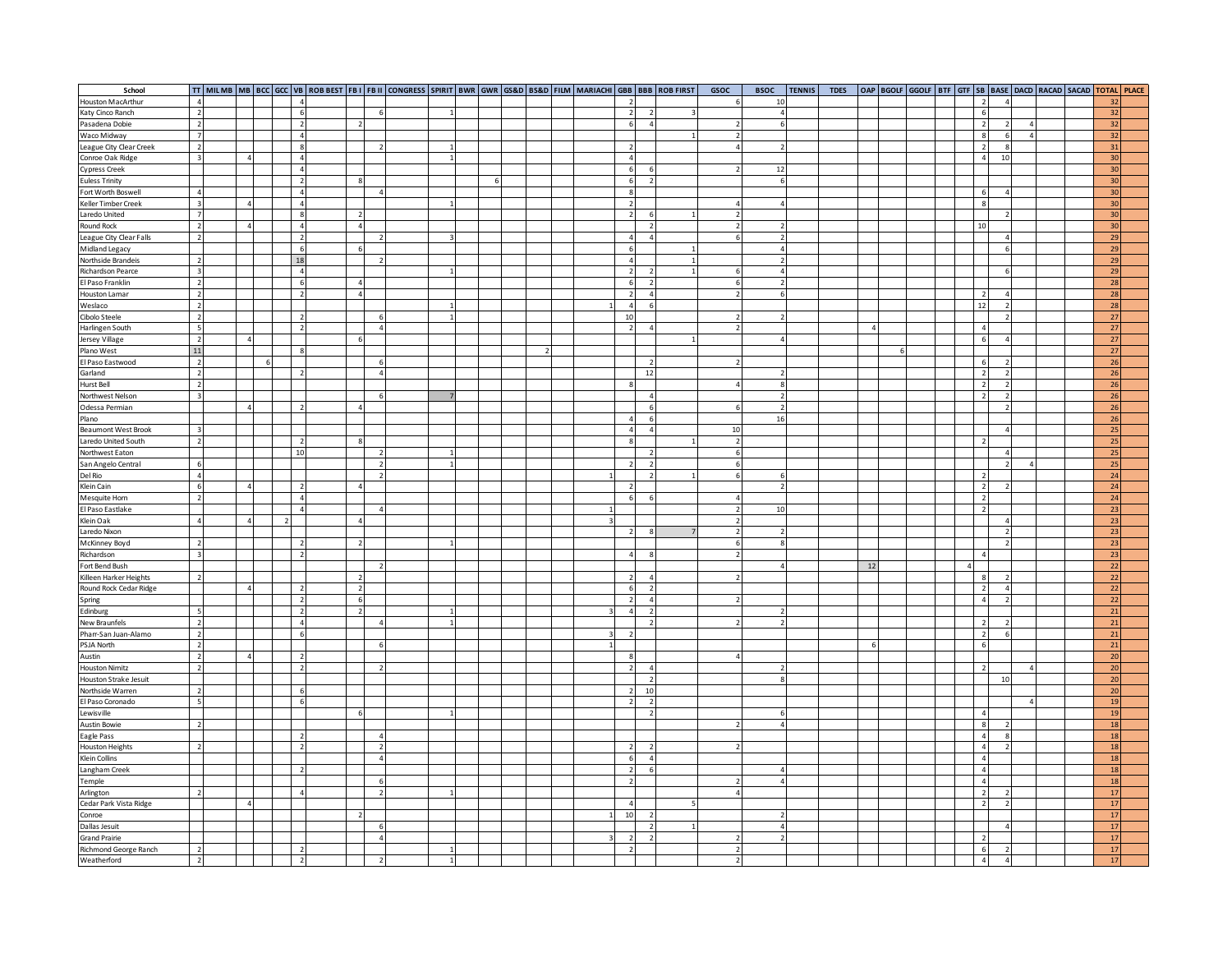| School                                        |                          |          |  |                          |                          |                          |  |  |  |              |                                  | TT   MILMB   MB   BCC   GCC   VB   ROB BEST   FB I   FB II   CONGRESS   SPIRIT   BWR   GWR   GS&D   BS&D   FILM   MARIACHI   GBB   BBB   ROB FIRST | <b>GSOC</b>    | <b>BSOC</b>              | <b>TENNIS</b> | <b>TDES</b> |   |  |      |   |                          | OAP   BGOLF   GGOLF   BTF   GTF   SB   BASE   DACD   RACAD   SACAD   TOTAL   PLACE |                |  |
|-----------------------------------------------|--------------------------|----------|--|--------------------------|--------------------------|--------------------------|--|--|--|--------------|----------------------------------|----------------------------------------------------------------------------------------------------------------------------------------------------|----------------|--------------------------|---------------|-------------|---|--|------|---|--------------------------|------------------------------------------------------------------------------------|----------------|--|
| Arlington Bowie                               |                          |          |  |                          | 6                        |                          |  |  |  |              | $\overline{2}$                   |                                                                                                                                                    |                |                          |               |             |   |  |      |   |                          |                                                                                    | 16             |  |
| Dickinson                                     |                          |          |  |                          | 6                        |                          |  |  |  |              | $\mathbf{R}$                     |                                                                                                                                                    |                | $\overline{2}$           |               |             |   |  |      |   |                          |                                                                                    | 16             |  |
| <b>Edinburg North</b>                         | $\overline{\mathbf{3}}$  |          |  |                          |                          |                          |  |  |  |              | $\overline{2}$                   |                                                                                                                                                    |                | $\overline{2}$           |               |             |   |  |      |   |                          |                                                                                    | 16             |  |
| El Paso Pebble Hills                          |                          |          |  |                          | $\overline{2}$           |                          |  |  |  |              |                                  |                                                                                                                                                    |                | $\overline{4}$           |               |             |   |  |      |   | $\overline{2}$           |                                                                                    | 16             |  |
| Houston Clear Lake                            | $\overline{\mathbf{3}}$  |          |  |                          |                          |                          |  |  |  |              |                                  |                                                                                                                                                    | -6             |                          |               |             |   |  |      |   | $\overline{2}$           | $\overline{4}$                                                                     | 16             |  |
| Irving MacArthur                              |                          |          |  |                          |                          |                          |  |  |  |              | 6                                |                                                                                                                                                    | $\overline{2}$ |                          |               |             |   |  |      |   | $\overline{2}$           | $\overline{4}$                                                                     | 16             |  |
| Katy Taylor                                   | $\overline{2}$           |          |  |                          |                          |                          |  |  |  |              |                                  |                                                                                                                                                    | $\mathcal{P}$  |                          |               |             |   |  |      |   |                          |                                                                                    | 16             |  |
| North Crowley                                 |                          |          |  |                          |                          |                          |  |  |  |              | 10                               |                                                                                                                                                    |                | $\overline{\phantom{a}}$ |               |             |   |  |      |   |                          |                                                                                    | 16             |  |
| <b>Schertz Clemens</b>                        | $\overline{\phantom{a}}$ |          |  |                          |                          |                          |  |  |  |              | $\mathcal{L}$<br>$\mathcal{D}$   |                                                                                                                                                    |                | $\sqrt{4}$               |               |             |   |  |      |   | $\overline{2}$           |                                                                                    | 16             |  |
| Bryan                                         | $\overline{z}$           |          |  |                          |                          | $\overline{\phantom{a}}$ |  |  |  |              |                                  |                                                                                                                                                    |                |                          |               |             |   |  |      |   | $\overline{z}$           |                                                                                    | 15             |  |
| Friendswod Clear Brook                        |                          | $\Delta$ |  |                          |                          |                          |  |  |  |              |                                  |                                                                                                                                                    |                |                          |               |             |   |  |      |   |                          |                                                                                    | 15             |  |
| La Joya                                       |                          |          |  |                          |                          |                          |  |  |  |              |                                  |                                                                                                                                                    |                |                          |               |             |   |  |      |   |                          |                                                                                    | 15             |  |
| McKinney                                      |                          |          |  |                          |                          |                          |  |  |  |              | 14                               |                                                                                                                                                    |                |                          |               |             |   |  |      |   |                          |                                                                                    | 15             |  |
| Plano East                                    |                          |          |  |                          |                          |                          |  |  |  |              | -8                               |                                                                                                                                                    |                |                          |               |             |   |  |      | 6 |                          |                                                                                    | <sup>15</sup>  |  |
| Converse Judson                               |                          |          |  |                          |                          |                          |  |  |  |              | $\overline{2}$<br>6              |                                                                                                                                                    |                |                          |               |             |   |  | 0.67 |   | 6                        |                                                                                    | 14.67          |  |
| Fort Bend Austin                              | $\overline{2}$           |          |  |                          |                          |                          |  |  |  |              | 8                                |                                                                                                                                                    |                | 2                        |               |             |   |  |      |   |                          |                                                                                    | 14             |  |
| Fort Bend Dulles                              | $\overline{3}$           |          |  |                          |                          |                          |  |  |  |              | $\mathbf{R}$                     |                                                                                                                                                    |                |                          |               |             |   |  |      |   |                          |                                                                                    | 14             |  |
| Fort Bend Elkins                              |                          |          |  |                          |                          |                          |  |  |  |              | $\overline{\phantom{a}}$<br>6    |                                                                                                                                                    | $\mathcal{D}$  |                          |               |             |   |  |      |   | $\overline{\mathbf{c}}$  |                                                                                    | 14             |  |
| Midland                                       |                          |          |  |                          |                          |                          |  |  |  |              |                                  |                                                                                                                                                    | $\overline{2}$ |                          |               |             |   |  |      |   |                          |                                                                                    | 14             |  |
| Northside Taft                                |                          |          |  |                          |                          |                          |  |  |  |              |                                  |                                                                                                                                                    | $\overline{6}$ |                          |               |             |   |  |      |   |                          |                                                                                    | 14             |  |
| Pasadena Memorial                             |                          |          |  |                          |                          |                          |  |  |  |              |                                  |                                                                                                                                                    | $\mathcal{P}$  |                          |               |             |   |  |      |   | $\overline{2}$           |                                                                                    | 14             |  |
| San Marcos                                    |                          |          |  |                          |                          | $\mathcal{P}$            |  |  |  | $\mathbf{1}$ | $\overline{2}$<br>$\overline{2}$ |                                                                                                                                                    |                |                          |               |             |   |  |      |   | $\overline{z}$           |                                                                                    | 14             |  |
| Willis                                        |                          |          |  |                          |                          | $\overline{4}$           |  |  |  |              |                                  |                                                                                                                                                    |                |                          |               |             |   |  |      |   | $\overline{4}$           |                                                                                    | 14             |  |
| El Paso Montwood                              | $\overline{2}$           |          |  |                          |                          |                          |  |  |  |              |                                  |                                                                                                                                                    |                |                          |               |             |   |  |      |   |                          |                                                                                    | 13             |  |
| Brownsville Hanna                             |                          |          |  |                          |                          |                          |  |  |  |              | $\overline{2}$                   |                                                                                                                                                    |                |                          |               |             |   |  |      |   |                          |                                                                                    | 12             |  |
| Cedar Hill                                    |                          |          |  |                          |                          | -6                       |  |  |  |              | -6                               |                                                                                                                                                    |                |                          |               |             |   |  |      |   |                          |                                                                                    | <b>12</b>      |  |
| Channelview                                   |                          |          |  |                          |                          | $\overline{2}$           |  |  |  |              | $\overline{2}$<br>$\overline{2}$ |                                                                                                                                                    |                |                          |               |             |   |  |      |   | $\overline{z}$           |                                                                                    | 12             |  |
| <b>Cypress Falls</b>                          |                          |          |  |                          |                          |                          |  |  |  |              | $\overline{8}$                   |                                                                                                                                                    |                |                          |               |             |   |  |      |   |                          |                                                                                    | 12             |  |
| Denton Braswell                               |                          |          |  |                          |                          |                          |  |  |  |              | 12                               |                                                                                                                                                    |                |                          |               |             |   |  |      |   |                          |                                                                                    | $12\,$         |  |
| Fort Bend Travis                              |                          |          |  |                          |                          |                          |  |  |  |              | $\overline{\phantom{a}}$         |                                                                                                                                                    |                |                          |               |             |   |  |      |   | $\overline{A}$           |                                                                                    | 12             |  |
| Fort Worth Chisolm Trail                      |                          |          |  |                          |                          |                          |  |  |  |              | $\overline{2}$                   |                                                                                                                                                    |                |                          |               |             |   |  |      |   |                          | $\overline{A}$                                                                     | 12             |  |
| Garland Naaman Forest<br>Garland Rowlett      |                          |          |  |                          |                          |                          |  |  |  |              | $\overline{2}$                   |                                                                                                                                                    |                |                          |               |             |   |  |      |   |                          |                                                                                    | 12             |  |
|                                               |                          |          |  |                          |                          |                          |  |  |  |              |                                  |                                                                                                                                                    |                |                          |               |             |   |  |      |   | $\overline{2}$           |                                                                                    | 12             |  |
| Houston Westside<br>Killeen Ellison           |                          |          |  |                          |                          |                          |  |  |  |              |                                  |                                                                                                                                                    |                |                          |               |             |   |  |      |   |                          |                                                                                    | 12             |  |
|                                               |                          |          |  |                          |                          |                          |  |  |  |              | $\epsilon$<br>$\overline{a}$     |                                                                                                                                                    |                |                          |               |             |   |  |      |   |                          |                                                                                    | 12             |  |
| La Joya Lincoln                               |                          |          |  |                          |                          |                          |  |  |  |              |                                  |                                                                                                                                                    |                | 6                        |               |             |   |  |      |   |                          |                                                                                    | 12             |  |
| Mission                                       |                          |          |  |                          |                          |                          |  |  |  |              |                                  |                                                                                                                                                    |                | $\overline{\mathbf{4}}$  |               |             |   |  |      |   | $\overline{\phantom{a}}$ |                                                                                    | <b>12</b>      |  |
| Odessa                                        |                          |          |  |                          |                          |                          |  |  |  |              | $\overline{a}$<br>$\overline{2}$ |                                                                                                                                                    |                | $\Delta$                 |               |             |   |  |      |   | $\overline{\mathbf{2}}$  |                                                                                    | <b>12</b>      |  |
| San Antonio East Central                      |                          |          |  |                          | $\overline{4}$           |                          |  |  |  |              |                                  |                                                                                                                                                    |                |                          |               |             |   |  |      |   | $\overline{4}$           |                                                                                    | 12             |  |
| San Antonio Madison                           |                          |          |  |                          | $\overline{\phantom{a}}$ |                          |  |  |  |              |                                  |                                                                                                                                                    |                |                          |               |             |   |  |      |   | $\overline{2}$           |                                                                                    | 12             |  |
| Sheldon King                                  |                          |          |  |                          |                          | -6                       |  |  |  |              | $\Delta$                         |                                                                                                                                                    |                | $\mathcal{P}$            |               |             |   |  |      |   |                          |                                                                                    | 12             |  |
| <b>Buda Hays</b>                              |                          |          |  |                          |                          |                          |  |  |  |              |                                  |                                                                                                                                                    |                |                          |               |             |   |  |      |   | $\mathbf{8}$             |                                                                                    | 11             |  |
| Alvin                                         |                          |          |  |                          |                          |                          |  |  |  |              |                                  |                                                                                                                                                    |                |                          |               |             |   |  |      |   | $\Delta$                 |                                                                                    | 10             |  |
| <b>Houston Aldine</b>                         | $\overline{\phantom{a}}$ |          |  |                          |                          |                          |  |  |  |              |                                  |                                                                                                                                                    |                |                          |               |             |   |  |      |   |                          |                                                                                    | 10             |  |
| Klein Forest                                  |                          |          |  |                          |                          |                          |  |  |  |              |                                  |                                                                                                                                                    |                | $\overline{2}$           |               |             |   |  |      |   |                          |                                                                                    | 10             |  |
| Laredo Johnson                                |                          |          |  |                          |                          |                          |  |  |  |              |                                  |                                                                                                                                                    |                | 8                        |               |             |   |  |      |   | $\mathfrak{p}$           |                                                                                    | 10             |  |
| North Garland                                 | $\overline{2}$           |          |  |                          |                          |                          |  |  |  |              |                                  |                                                                                                                                                    |                | $\overline{2}$           |               |             |   |  |      |   |                          | $\overline{A}$                                                                     | 10             |  |
| Northside Stevens                             |                          |          |  |                          |                          |                          |  |  |  |              |                                  |                                                                                                                                                    |                |                          |               |             |   |  |      |   |                          |                                                                                    | 10             |  |
|                                               | $\overline{2}$           |          |  |                          |                          |                          |  |  |  |              |                                  |                                                                                                                                                    |                |                          |               |             |   |  |      |   |                          |                                                                                    | 10             |  |
| Round Rock McNeil<br>Arlington Lamar          | $\overline{2}$           |          |  | $\overline{\phantom{a}}$ |                          |                          |  |  |  |              |                                  |                                                                                                                                                    |                |                          |               |             |   |  |      |   |                          |                                                                                    | $\alpha$       |  |
| Clute Brazoswood                              |                          |          |  | $\overline{z}$           |                          |                          |  |  |  |              |                                  |                                                                                                                                                    |                |                          |               |             |   |  |      |   | 6                        |                                                                                    |                |  |
| Fort Worth Paschal                            |                          |          |  |                          |                          |                          |  |  |  |              |                                  |                                                                                                                                                    |                |                          |               |             |   |  |      |   | $\overline{2}$           |                                                                                    | $\overline{q}$ |  |
| Hutto                                         |                          |          |  |                          |                          |                          |  |  |  |              |                                  |                                                                                                                                                    |                |                          |               |             |   |  |      |   |                          |                                                                                    | $\mathbf{q}$   |  |
| Keller Fossil Ridge                           |                          |          |  |                          |                          |                          |  |  |  |              |                                  |                                                                                                                                                    |                |                          |               |             |   |  |      |   |                          |                                                                                    | $\mathbf{q}$   |  |
| Abilene                                       | $\Delta$                 |          |  |                          |                          |                          |  |  |  |              |                                  |                                                                                                                                                    |                |                          |               |             |   |  |      |   | $\mathcal{L}$            |                                                                                    | $\overline{8}$ |  |
| Brownsville Rivera                            |                          |          |  |                          |                          |                          |  |  |  |              |                                  |                                                                                                                                                    |                |                          |               |             |   |  |      |   |                          |                                                                                    | $\Omega$       |  |
| Copperas Cove                                 |                          |          |  |                          |                          |                          |  |  |  |              |                                  |                                                                                                                                                    |                | $\overline{2}$           |               |             |   |  |      |   |                          |                                                                                    |                |  |
| Houston Carnegie Vanguard<br>Houston Westbury |                          |          |  | $\overline{2}$           |                          |                          |  |  |  |              |                                  |                                                                                                                                                    |                |                          |               |             | 2 |  |      |   |                          | $\overline{4}$                                                                     |                |  |
|                                               |                          |          |  |                          |                          |                          |  |  |  |              | 2                                |                                                                                                                                                    |                |                          |               |             |   |  |      |   |                          |                                                                                    |                |  |
| <b>Irving Nimitz</b>                          |                          |          |  |                          |                          |                          |  |  |  |              |                                  |                                                                                                                                                    |                |                          |               |             |   |  |      |   |                          |                                                                                    | $\mathbf{R}$   |  |
| Pasadena<br>San Antonio Wagner                |                          |          |  |                          |                          |                          |  |  |  |              |                                  |                                                                                                                                                    |                |                          |               |             |   |  |      |   |                          |                                                                                    | $\mathbf{R}$   |  |
|                                               |                          |          |  |                          |                          |                          |  |  |  |              | $\lambda$<br>$\Delta$            |                                                                                                                                                    |                |                          |               |             |   |  |      |   |                          |                                                                                    | $\Omega$       |  |
| El Paso Socorro                               |                          |          |  |                          |                          |                          |  |  |  |              |                                  |                                                                                                                                                    |                |                          |               |             |   |  |      |   |                          |                                                                                    |                |  |
| Katy Mayde Creek<br>North Mesquite            |                          |          |  |                          |                          |                          |  |  |  |              | 6                                |                                                                                                                                                    |                |                          |               |             |   |  |      |   |                          |                                                                                    |                |  |
|                                               |                          |          |  |                          |                          |                          |  |  |  |              | 2                                |                                                                                                                                                    |                | $\overline{4}$           |               |             |   |  |      |   |                          |                                                                                    |                |  |
| <b>Alief Elsik</b>                            |                          |          |  |                          |                          |                          |  |  |  |              |                                  |                                                                                                                                                    |                | 6                        |               |             |   |  |      |   |                          |                                                                                    | 6              |  |
| Alief Taylor<br>Cypress Lakes                 |                          |          |  |                          |                          |                          |  |  |  |              |                                  |                                                                                                                                                    |                |                          |               |             |   |  |      |   |                          |                                                                                    |                |  |
|                                               | $\overline{\phantom{a}}$ |          |  |                          |                          |                          |  |  |  |              | $\overline{\phantom{a}}$         |                                                                                                                                                    |                | $\mathcal{L}$            |               |             |   |  |      |   |                          |                                                                                    |                |  |